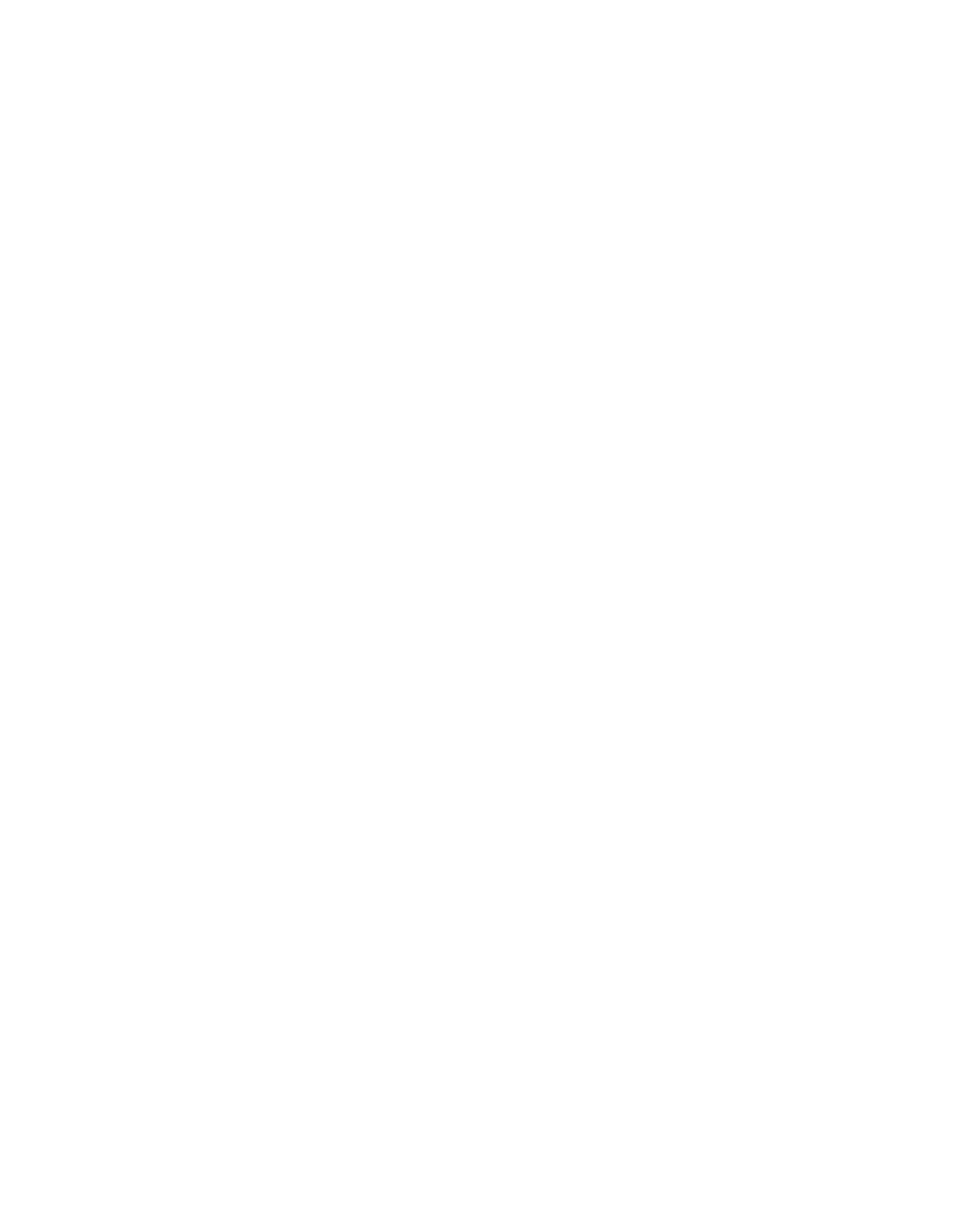**Introduction** The Indiana Science Initiative (ISI) is an inquiry-based science program for grades K-8 in Indiana. It was modeled after a similar program in Alabama and is aligned to Indiana's Academic Standards for Science--2010. ISI provides a research developed science curriculum and teacher professional development (PD) with a strong emphasis on science notebooking. Professional development provides the skills needed for teachers to implement the curriculum and assess student performance.

ISI was piloted by teachers in about 160 Indiana schools in the 2010-2011 school year. After the pilot, about 130 schools chose to adopt ISI as their primary science curriculum. This adoption runs through the 2016-2017 school year. During the 2013-2014 school year, ISI materials exceeding 400 tons were shipped to member schools throughout Indiana. Additionally, PD has been offered to ISI schools each summer since 2010. The I-STEM Resource Network, which manages ISI, has sponsored 70 separate training sessions with over 2,200 hours of training offered to the approximately 2,200 teachers in ISI. A report on the PD program is available.

Funding for ISI and I-STEM has come from the generous support of the Lilly Endowment, the Lilly Corporate Foundation, Biocrossroads, and the Indiana Department of Education via a Math-Science Partnership grant. I-STEM is hosted by Purdue University. ISI schools pay a one-time adoption fee and an annual per-student fee to offset the costs of materials acquisition and management.

Assessments of the ISI program and the PD sessions are a key component of the I-STEM performance measures. For the evaluation of the ISI classroom results, ISTEP+ scores were examined in a complex model that accounted for racial, higher needs, exceptionalities, gifted and English language learners. It was found that after controlling for all of these variables an effect of ISI on science and ELA scores was marginally measurable. A separate I-STEM report is available fully reporting the results.<sup>[1](#page-2-0)</sup>

After completing the 2013-2014 school year and summer PD, I-STEM surveyed the leadership at ISI schools to assess the impact and performance of ISI from their viewpoint. Specifically, I-STEM sought feedback on the ISI curriculum, the associated PD, and several possible benefits related to ISI.

**Principal Assessment** Principals at the 134 ISI schools were surveyed in August 2014 on their opinions of the ISI curriculum, the impact of ISI on their school, and what changes they have made in science in their schools because of ISI implementation. We also included questions about the time spent on science each week.

The survey was implemented using the online survey tool Qualtrics (Provo, UT) hosted at Purdue University. Though the survey could be completed anonymously, participants were asked for name, email address, school and years as principal. This was done to both quantify the level of experience of respondents and allow specific feedback and follow up as needed.

Table 1 lists the 11 statements used in the survey. The survey was designed to be brief to encourage timely responses. Space was also included at the end of the survey for additional comments. Comments

<span id="page-2-0"></span> $1$  "Indiana Science Initiative Update: The Impact of the Indiana Science Initiative on Students' ISTEP+ scores– TERC Evaluation Report," I-STEM Report 2014-03r1, May 2014.

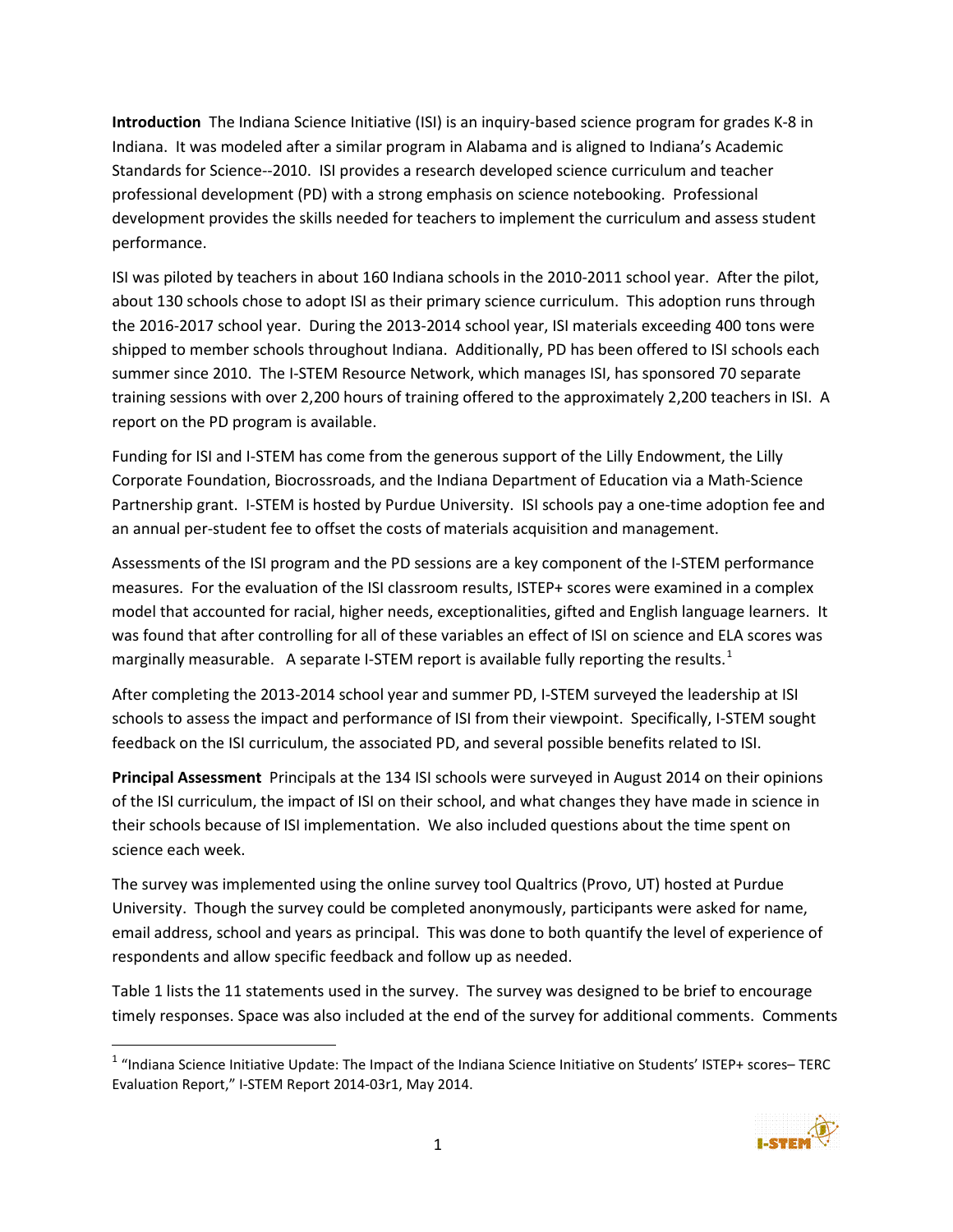were received from 14 respondents and were helpful in resolving school-specific issues and to provide additional details to enhance participant understanding of how the ISI works in cases of new administrators.

Table 1. Statements and Questions in the 2014 IS Principals Survey.

| 1.          | The Indiana Science Initiative is an effective science curriculum in my school.                                                                       |
|-------------|-------------------------------------------------------------------------------------------------------------------------------------------------------|
| 2.          | The Indiana Science Initiative has offered convenient professional development for teachers in my<br>school.                                          |
| 3.          | The Indiana Science Initiative has offered effective professional development for teachers in my<br>school.                                           |
| 4.          | Because of the Indiana Science Initiative, teachers in my school are better prepared to teach<br>science.                                             |
| 5.          | Because of the Indiana Science Initiative, student interest in science has increased in my school.                                                    |
| 6.          | Because of the Indiana Science Initiative, we have increased the class time dedicated to science in<br>my school.                                     |
| $Z_{\cdot}$ | Because of the Indiana Science Initiative, we have increased the budget spent on science in my<br>school.                                             |
| 8.          | Because of the Indiana Science Initiative, I see collateral improvements in English language arts in<br>my school.                                    |
| 9.          | On average how many hours per week are devoted to science in your school?                                                                             |
| 10.         | If you were able to relax time restraints in the daily schedule, what do you think is an optimal<br>amount of time for science instruction each week? |
| 11.         | Do you observe your teachers working to integrate instruction in mathematics and<br>English/language arts with science?                               |

Participants could choose a response from 1 to 5 for statement 1-8 , with the relations shown in Table 2.

Table 1. Response Options for Survey Statement 1-8.

| <b>Selection</b> | <b>Meaning</b>            |
|------------------|---------------------------|
|                  | <b>Strongly Disagree</b>  |
| 7                | <b>Disagree</b>           |
| R                | Neither Agree or Disagree |
|                  | Agree                     |
|                  | <b>Strongly Agree</b>     |

**Results** Table 3 shows the average responses and number of responses for statements 1-8. 46 responses were received in 2013 and 43 responses were received in 2014 for each survey statement. ISI schools overall average district-wide free and reduced lunch rate of 62%, much higher than the statewide rate of 49% for the 2013-2014 school year. The average service as a school leader was 5.2 years.

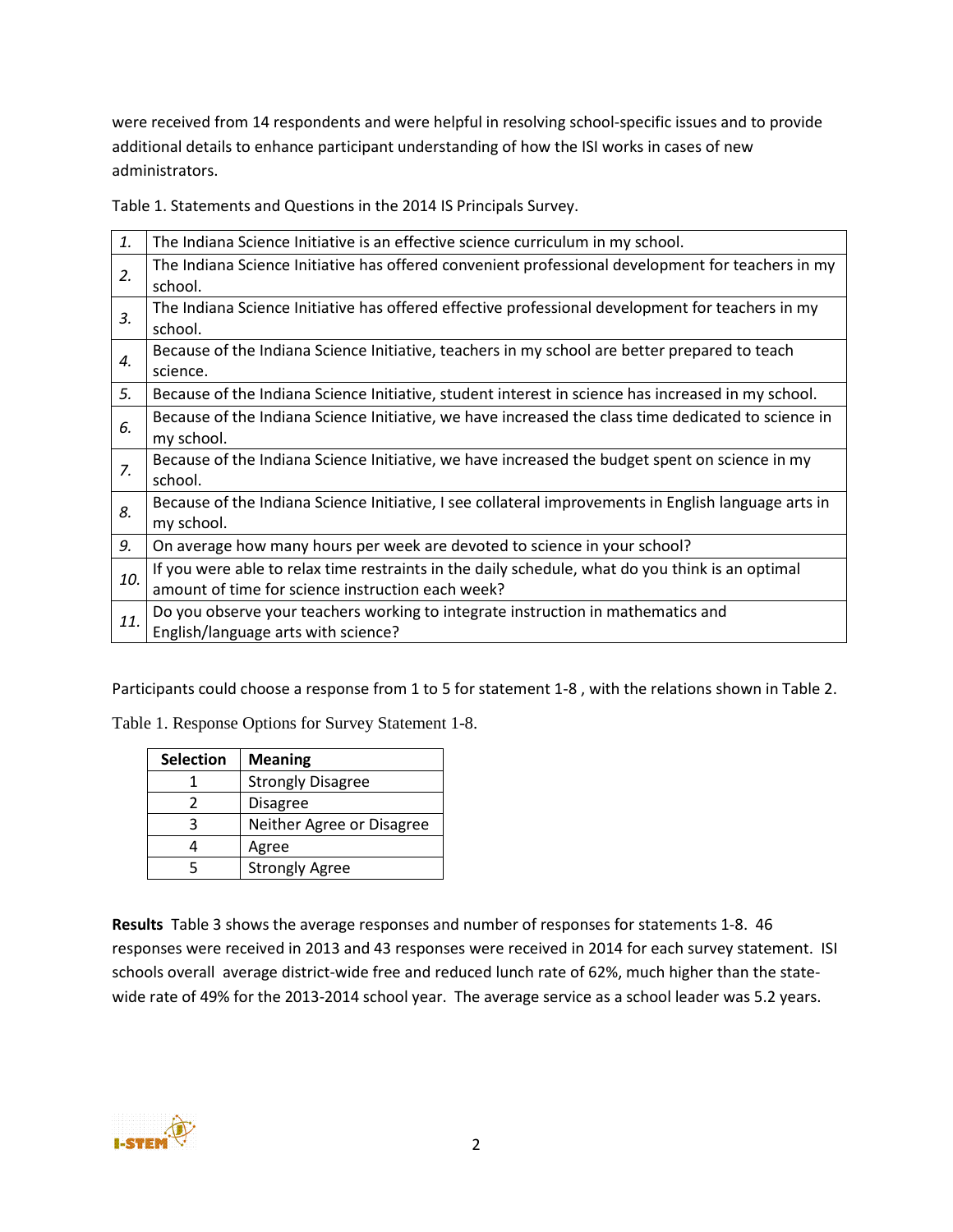Table 3. Responses to Eight Common Statements from 2013 and 2014.

|                  |                                                                                                                    | 2013<br>$(n=46)$ | 2014<br>$(n=43)$ |
|------------------|--------------------------------------------------------------------------------------------------------------------|------------------|------------------|
| $\vert$ 1.       | The Indiana Science Initiative is an effective science curriculum in my<br>school.                                 | 4.22             | 3.90             |
| $\overline{2}$ . | The Indiana Science Initiative has offered convenient professional<br>development for teachers in my school.       | 3.79             | 3.56             |
| $\mathsf{B}.$    | The Indiana Science Initiative has offered effective professional<br>development for teachers in my school.        | 3.81             | 3.60             |
| 4.               | Because of the Indiana Science Initiative, teachers in my school are<br>better prepared to teach science.          | 3.96             | 3.77             |
| 5.               | Because of the Indiana Science Initiative, student interest in science has<br>increased in my school.              | 3.98             | 3.81             |
| 6.               | Because of the Indiana Science Initiative, we have increased the class<br>time dedicated to science in my school.  | 3.70             | 3.60             |
| 7.               | Because of the Indiana Science Initiative, we have increased the budget<br>spent on science in my school.          | 3.23             | 3.12             |
| 8.               | Because of the Indiana Science Initiative, I see collateral improvements<br>in English language arts in my school. | 3.24             | 2.91             |

The results show continued satisfaction with ISI. Figure 1 compares the answers to statements 1-8 from the 2013 survey and the 2014 survey. Answers in the 2014 survey were significantly lower for statement 1 (p=0.04) and statement 8 (p=0.02). Questions 9-11 this year were added to investigate both the time spent on science and the demand for more science time. For question 9, the responses for the average time spent on science fell into the "2-4 hour" bin (N=43) (see figure 2). For question 10, the demand for time for science skewed towards "More than 4 hours" (N=43), indicating that these ISI schools would like to have more for science each week. Finally, 91% of principals responding to question 11 observed teachers working to integrate instruction in mathematics and English/language arts with science (SD=0.29, N=43). Integrating subjects is one way to create more science time by including science in mathematics and ELA lessons.

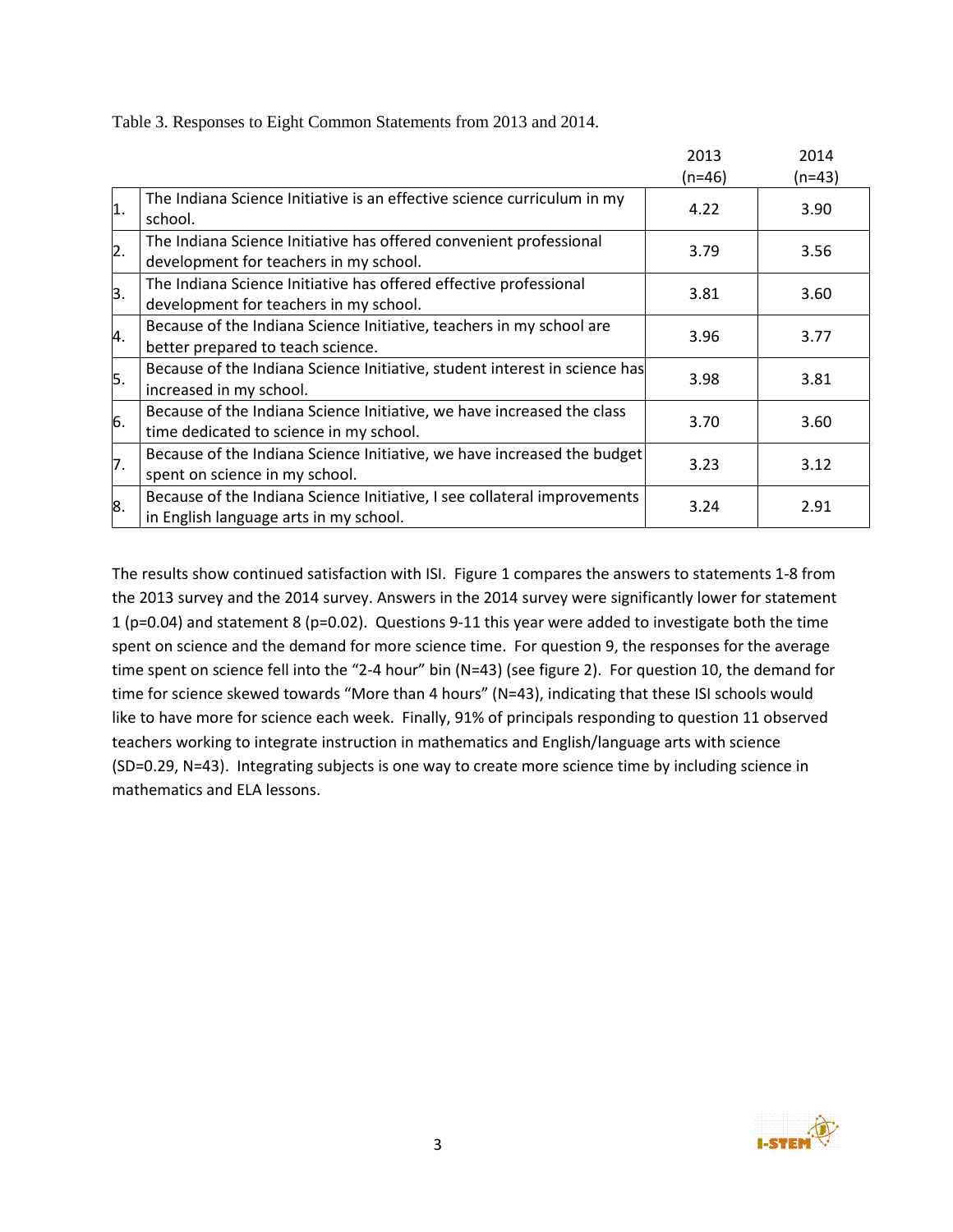

Figure 1. Comparison of responses to the 2013 (N=46) and 2014 (N=43) surveys.





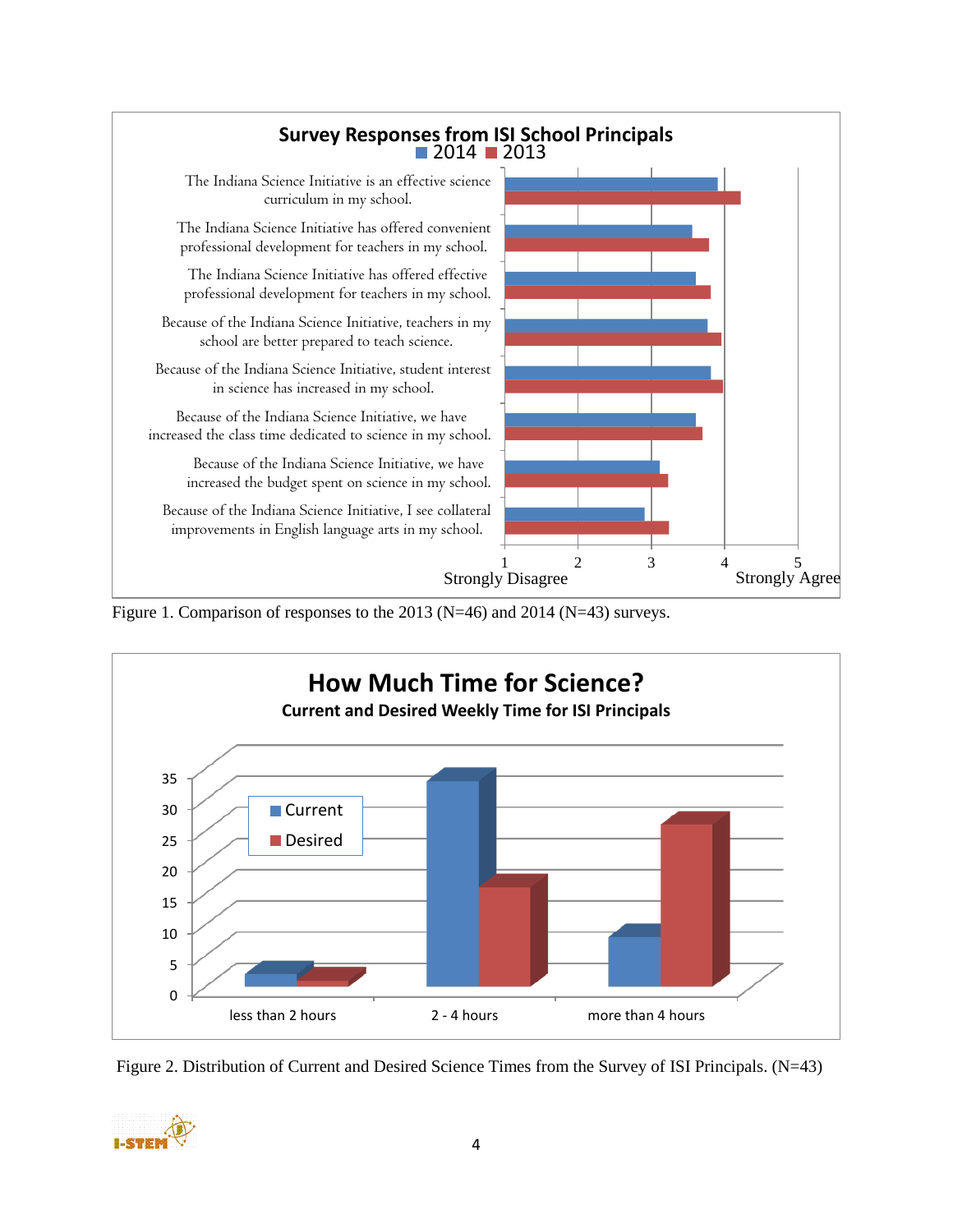Additional analysis looked at the associations between certain responses using a Chi-Squared Test for Independence. A Chi-Squared Test for Independence is used to determine if there is a significant association between responses to two questions. The association between responses to statements 3 and 4 is shown in Figure 3, evaluating the effectiveness of PD and the preparedness of ISI teachers. The Chi-Square test is shown in Figure 4.

|                                                                                                              |                               | 3. The Indiana Science Initiative has offered effective professional development for<br>teachers in my school. |              |                            |                |                       |          |
|--------------------------------------------------------------------------------------------------------------|-------------------------------|----------------------------------------------------------------------------------------------------------------|--------------|----------------------------|----------------|-----------------------|----------|
|                                                                                                              |                               | <b>Strongly Disagree</b>                                                                                       | Disagree     | Neither Agree nor Disagree | Agree          | <b>Strongly Agree</b> | Total    |
|                                                                                                              | <b>Strongly Disagree</b>      | $\mathbf 0$                                                                                                    | $\bf{0}$     | $\mathbf 0$                | $\mathbf 0$    |                       | $\Omega$ |
|                                                                                                              | Disagree                      |                                                                                                                | 3            | $\overline{2}$             | $\mathbf 0$    |                       | 6        |
| 4. Because of the Indiana Science Initiative, teachers in my school are better<br>prepared to teach science. | Neither Agree nor<br>Disagree | $\overline{0}$                                                                                                 | $\mathbf{0}$ | 6                          | $\overline{2}$ |                       | 8        |
|                                                                                                              | Agree                         | $\mathbf 0$                                                                                                    | $\mathbf{0}$ | 5                          | 12             | $\overline{2}$        | 19       |
|                                                                                                              | <b>Strongly Agree</b>         | $\mathbf 0$                                                                                                    | $\bf{0}$     | $\mathbf{0}$               | -              | 3                     | 10       |
|                                                                                                              | Total                         |                                                                                                                | 3            | 13                         | 21             |                       | 43       |

Figure 3. Association Matrix for Statements 3 and 4.

|                                                                                         | Please answer the following<br>questions as a reflection of<br>your experience with the<br>Indiana Science - 3. The<br>Indiana Science Initiative has<br>offered effective professional<br>development for teachers in<br>my school. |          |
|-----------------------------------------------------------------------------------------|--------------------------------------------------------------------------------------------------------------------------------------------------------------------------------------------------------------------------------------|----------|
| Please answer the following<br>questions as a reflection of<br>your experience with the | Chi Square                                                                                                                                                                                                                           | $43.24*$ |
| Indiana Science - 4. Because<br>of the Indiana Science                                  | Degrees of Freedom                                                                                                                                                                                                                   | 16       |
| Initiative, teachers in my school<br>are better prepared to teach<br>science.           | p-value                                                                                                                                                                                                                              | 0.00     |

\*Note: The Chi-Square approximation may be inaccurate - expected frequency less than 5.

Figure 4. Chi-Square Analysis for Statements 3 and 4.

Higher Chi Square values correspond to stronger associations between factors. The corresponding pvalue indicates the probability of a random association. The closer the p-value is to 1, the more likely the association between the two statements is random; the closer the p-value is to zero, the greater the probability that the association between the two statements is not random.

The association between responses to statements 4 and 5 is shown in Figure 5, evaluating the association of ISI teacher preparedness and student interest. The Chi-Square test is shown in Figure 6.

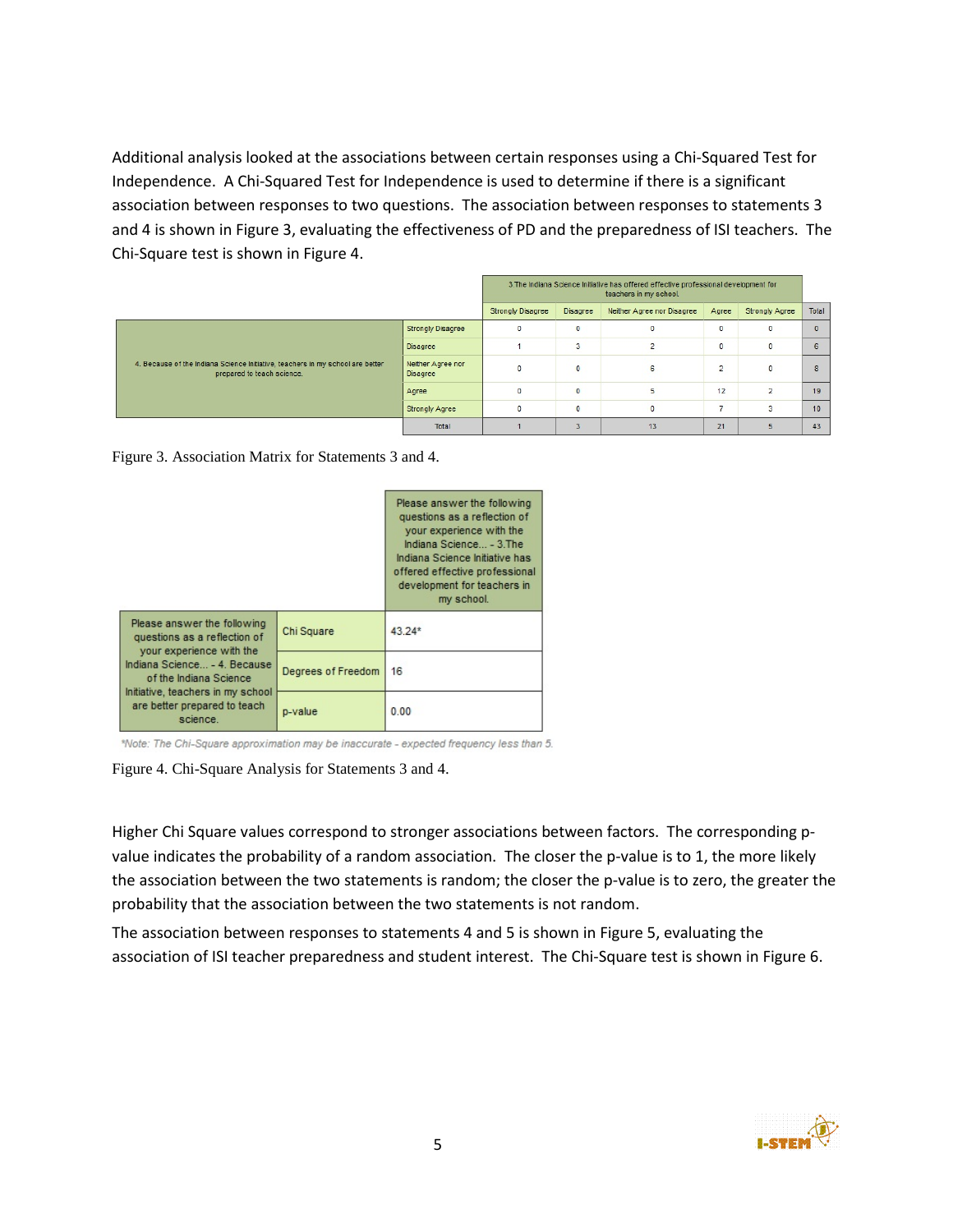|                                                                                                          |                                      | 4. Because of the Indiana Science Initiative, teachers in my school are better prepared<br>to teach science. |                         |                            |          |                       |                |
|----------------------------------------------------------------------------------------------------------|--------------------------------------|--------------------------------------------------------------------------------------------------------------|-------------------------|----------------------------|----------|-----------------------|----------------|
|                                                                                                          |                                      | <b>Strongly Disagree</b>                                                                                     | Disagree                | Neither Agree nor Disagree | Agree    | <b>Strongly Agree</b> | Total          |
|                                                                                                          | <b>Strongly Disagree</b>             |                                                                                                              | $\overline{2}$          | $\mathbf{0}$               | $\Omega$ | $\mathbf{0}$          | $\overline{ }$ |
|                                                                                                          | <b>Disagree</b>                      | $\mathbf{0}$                                                                                                 | $\overline{\mathbf{3}}$ | $\mathbf{0}$               | $\bf{0}$ | $\mathbf{0}$          |                |
| 5. Because of the Indiana Science Initiative, student interest in science has<br>increased in my school. | Neither Agree nor<br><b>Disagree</b> |                                                                                                              | $\mathbf{0}$            | 6                          | 3        | $\bf{0}$              | $\Omega$       |
|                                                                                                          | Agree                                | $\mathbf{0}$                                                                                                 |                         |                            | 12       | $\overline{2}$        | 16             |
|                                                                                                          | <b>Strongly Agree</b>                |                                                                                                              | $\mathbf{0}$            |                            |          | 8                     | 13             |
|                                                                                                          | Total                                |                                                                                                              | 6                       |                            | 19       | 10                    | 43             |

Figure 5. Association Matrix for Statements 4 and 5.

|                                                                                         |                    | Please answer the following<br>questions as a reflection of<br>your experience with the<br>Indiana Science - 4. Because<br>of the Indiana Science<br>Initiative, teachers in my school<br>are better prepared to teach<br>science. |
|-----------------------------------------------------------------------------------------|--------------------|------------------------------------------------------------------------------------------------------------------------------------------------------------------------------------------------------------------------------------|
| Please answer the following<br>questions as a reflection of<br>your experience with the | Chi Square         | $63.19*$                                                                                                                                                                                                                           |
| Indiana Science - 5. Because<br>of the Indiana Science                                  | Degrees of Freedom | 16                                                                                                                                                                                                                                 |
| Initiative, student interest in<br>science has increased in my<br>school.               | p-value            | 0.00                                                                                                                                                                                                                               |

\*Note: The Chi-Square approximation may be inaccurate - expected frequency less than 5.

Figure 6. Chi-Square Analysis for Statements 4 and 5.

The association between responses to statements 6 and 7 is shown in Figure 7, evaluating changes in budget or time spent on science in ISI schools. The Chi-Square test is shown in Figure 8. Note the relatively low Chi Square value and the corresponding low p value indicates insignificant association.

|                                                                                                              |                                      |                          |                 | 6. Because of the Indiana Science Initiative, we have increased the class time dedicated<br>to science in my school. |              |                       |       |
|--------------------------------------------------------------------------------------------------------------|--------------------------------------|--------------------------|-----------------|----------------------------------------------------------------------------------------------------------------------|--------------|-----------------------|-------|
|                                                                                                              |                                      | <b>Strongly Disagree</b> | <b>Disagree</b> | Neither Agree nor Disagree                                                                                           | Agree        | <b>Strongly Agree</b> | Total |
| 7. Because of the Indiana Science Initiative, we have increased the budget<br>spent on science in my school. | <b>Strongly Disagree</b>             |                          | $\overline{2}$  | $\mathbf{0}$                                                                                                         | $\mathbf{0}$ | $\mathbf 0$           |       |
|                                                                                                              | <b>Disagree</b>                      | $\mathbf{0}$             | $\overline{2}$  |                                                                                                                      | ٠<br>з       | $\mathbf{0}$          |       |
|                                                                                                              | Neither Agree nor<br><b>Disagree</b> |                          |                 |                                                                                                                      |              |                       | 19    |
|                                                                                                              | Agree                                |                          |                 |                                                                                                                      | 6            | 6                     | 14    |
|                                                                                                              | <b>Strongly Agree</b>                |                          | $\mathbf{0}$    |                                                                                                                      | $\Omega$     | $\mathbf 0$           |       |
|                                                                                                              | Total                                |                          | 6               | 11                                                                                                                   | 16           | $\mathbf{Q}$          | 43    |

Figure 7. Association Matrix for Statements 6 and 7.

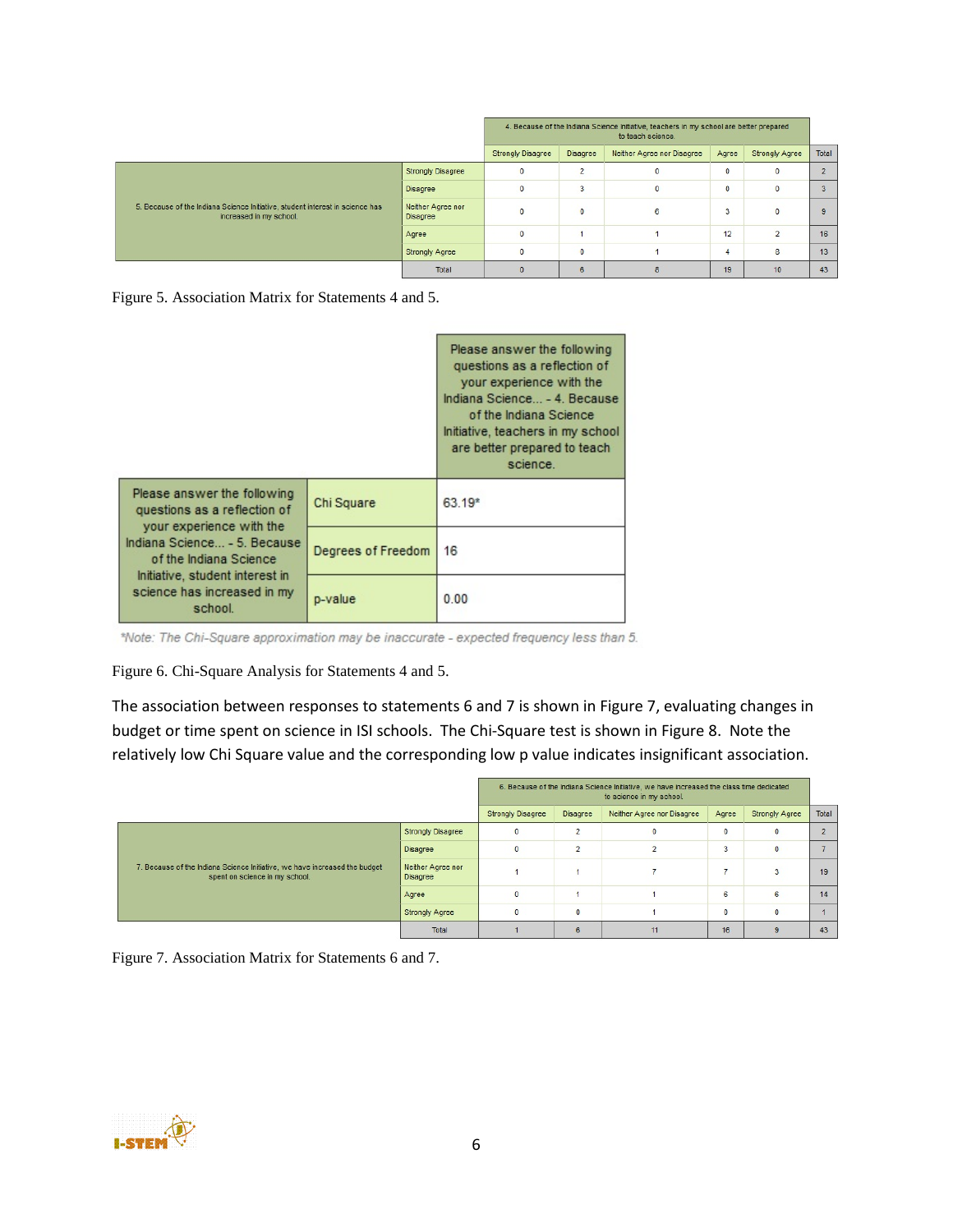

\*Note: The Chi-Square approximation may be inaccurate - expected frequency less than 5.

Figure 8. Chi-Square Analysis for Statements 6 and 7.

**Discussion** The results of this survey show an overall satisfaction with ISI (86% Agree or Strongly Agree) and I-STEM's teacher professional development (62% Agree or Strongly Agree). Also, 47% of these schools have increased the emphasis on science, as shown in their budgets and time spent on science. These numbers are all lower than the 2013 survey results, however. Finally, although an analysis showed improved ISTEP+ E/LA scores in 10 ISI schools correlated with improved science scores<sup>[2](#page-8-0)</sup>, 79% of principals responding to this survey do not see a causal relationship, a higher percentage than last year.

Evaluation of the Chi-Square Tests for Independence does not reveal any surprises. There is a significant association between the effectiveness of the PD and the preparedness of ISI teachers for science (statements 3 and 4). PD is a resource-intensive and time-consuming process as currently offered, requiring many hours of preparation and planning for a few days of training. Many teachers cannot attend all of the training sessions due to other constraints. Additionally, as many as 30% of the teachers will change grade level or school each year, resulting in a need for additional training. There is a real need for just-in-time training on the science curriculum that teachers could access from anywhere at any time. I-STEM has begun to post video training on the web to address this need.

There is a statistically significant association between effective PD (statement 4) and student interest (statement 5). This result supports ISI's continued emphasis on teacher preparation: a well-prepared teacher will instill an interest in science (and other disciplines) much better than an ill-prepared teacher.

Finally, there was a significant association between increased time and budget for science (statements 6 and 7). The data in Fig. 7 shows a trend a greater increase in time being allocated for science than an increase in funding. Schools tend to have more discretion with time than with their budget. Additional survey comments indicated that an increase in time and/or budget for science could be part of a larger initiative that included ISI but was not driven by it.

<span id="page-8-0"></span> <sup>2</sup> *"Student Performance on State Accountability Testing from Ten Schools Participating School-Wide for Four Years,"* I-STEM Report 2014-05, August 2014.

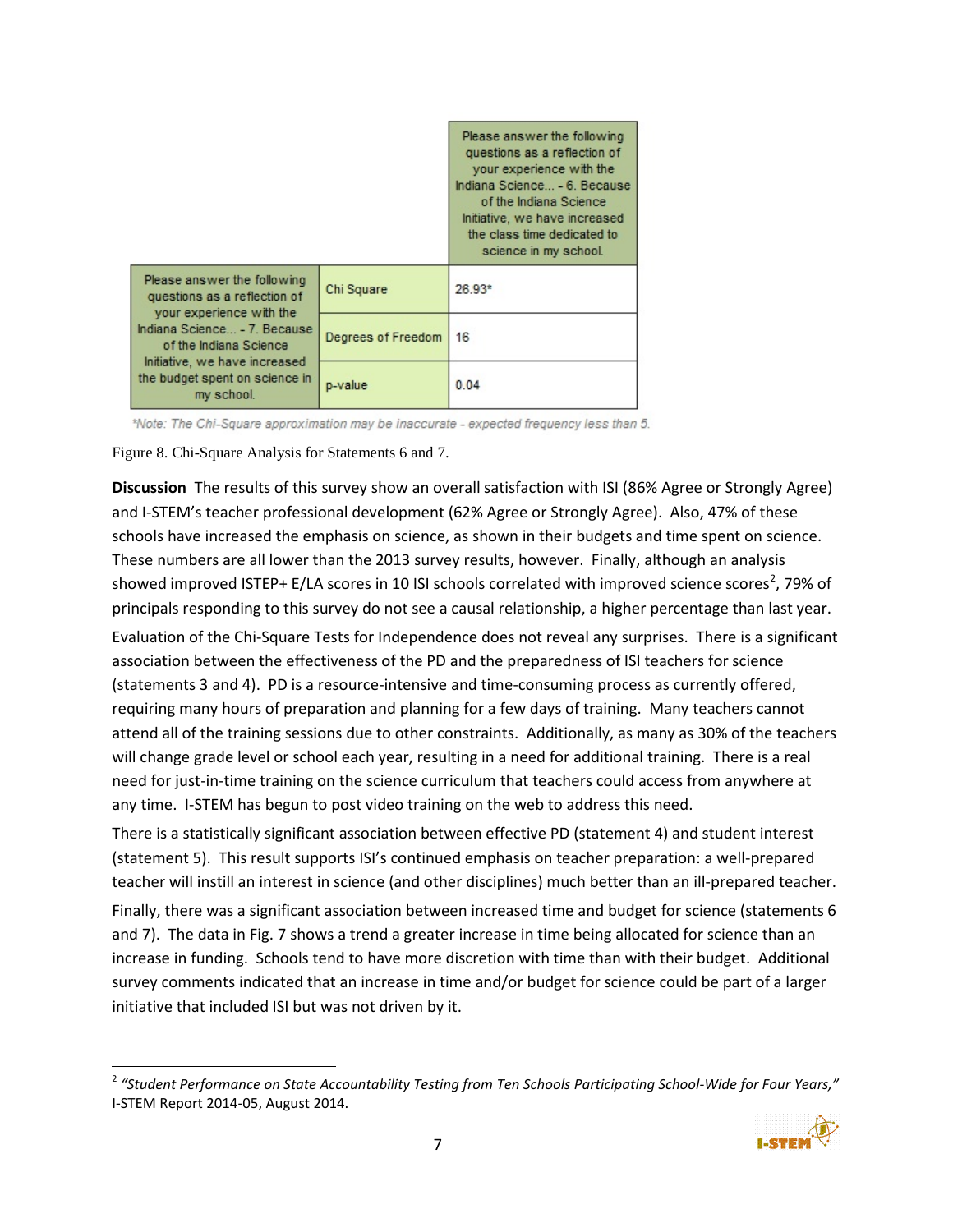The survey results for questions 9 and 10 on the actual and desired time for science show a demand for more science time in ISI schools. This isn't surprising but does indicate the need to making science count in the daily school planning.

**Conclusions and Next Steps** From the results above we can draw the following conclusions:

- 1. The survey indicates positive results for ISI effectiveness and PD preparation for teachers.
- 2. Several schools have increased the time devoted to science and some have also increased their budgets.
- 3. Well-prepared teachers help instill an interest in science in their students.

These results have helped identify some next steps:

- 1. ISI and I-STEM will follow-up on specific comments.
- 2. I-STEM will investigate why scores dropped in general since the survey taken in 2013.
- 3. Another survey will be planned for summer 2015 to continue this evaluation.

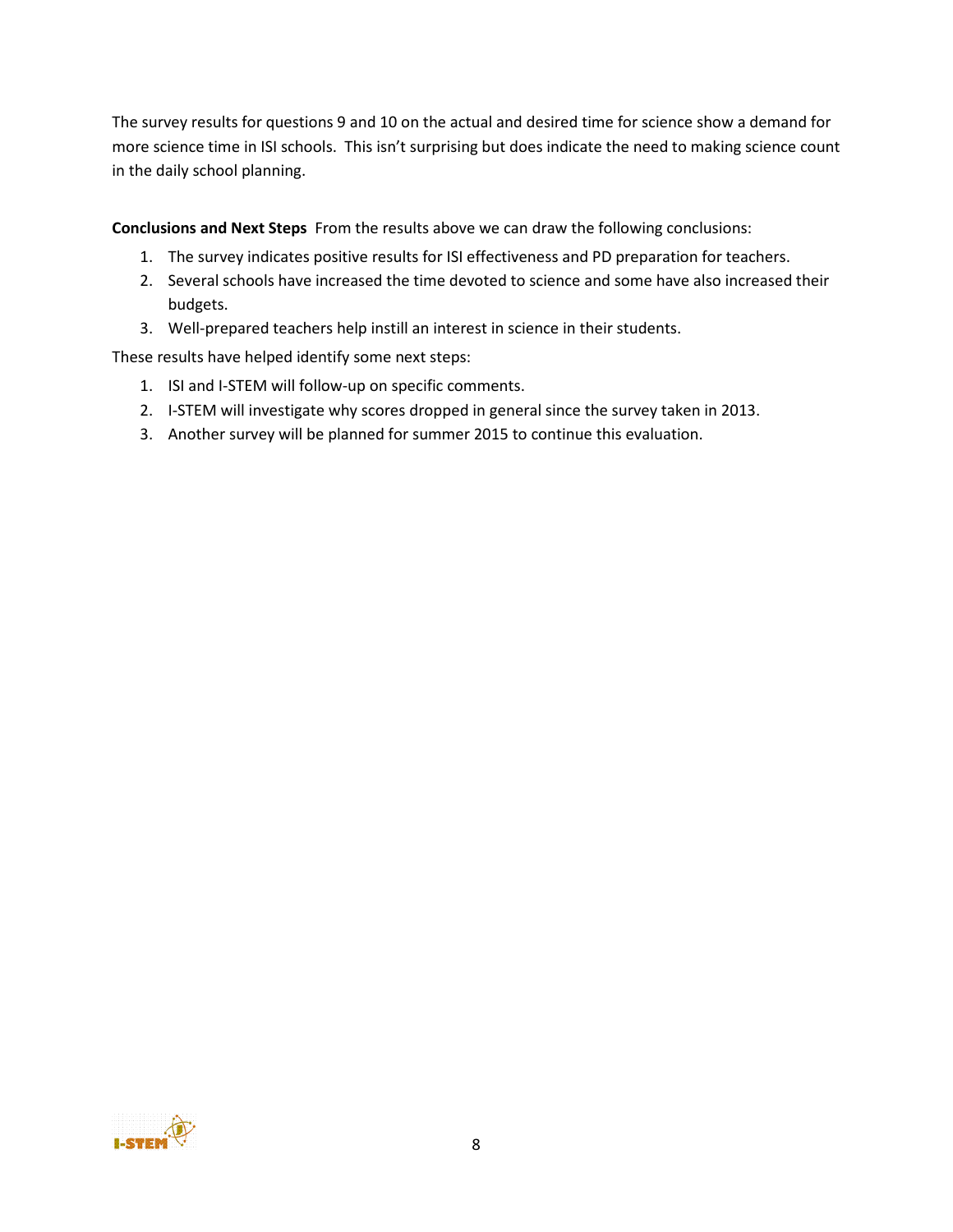*I-STEM Resource Network is supported by the Lilly Endowment, the Lilly Foundation, Biocrossroads, the Indiana Department of Education, and Purdue University*